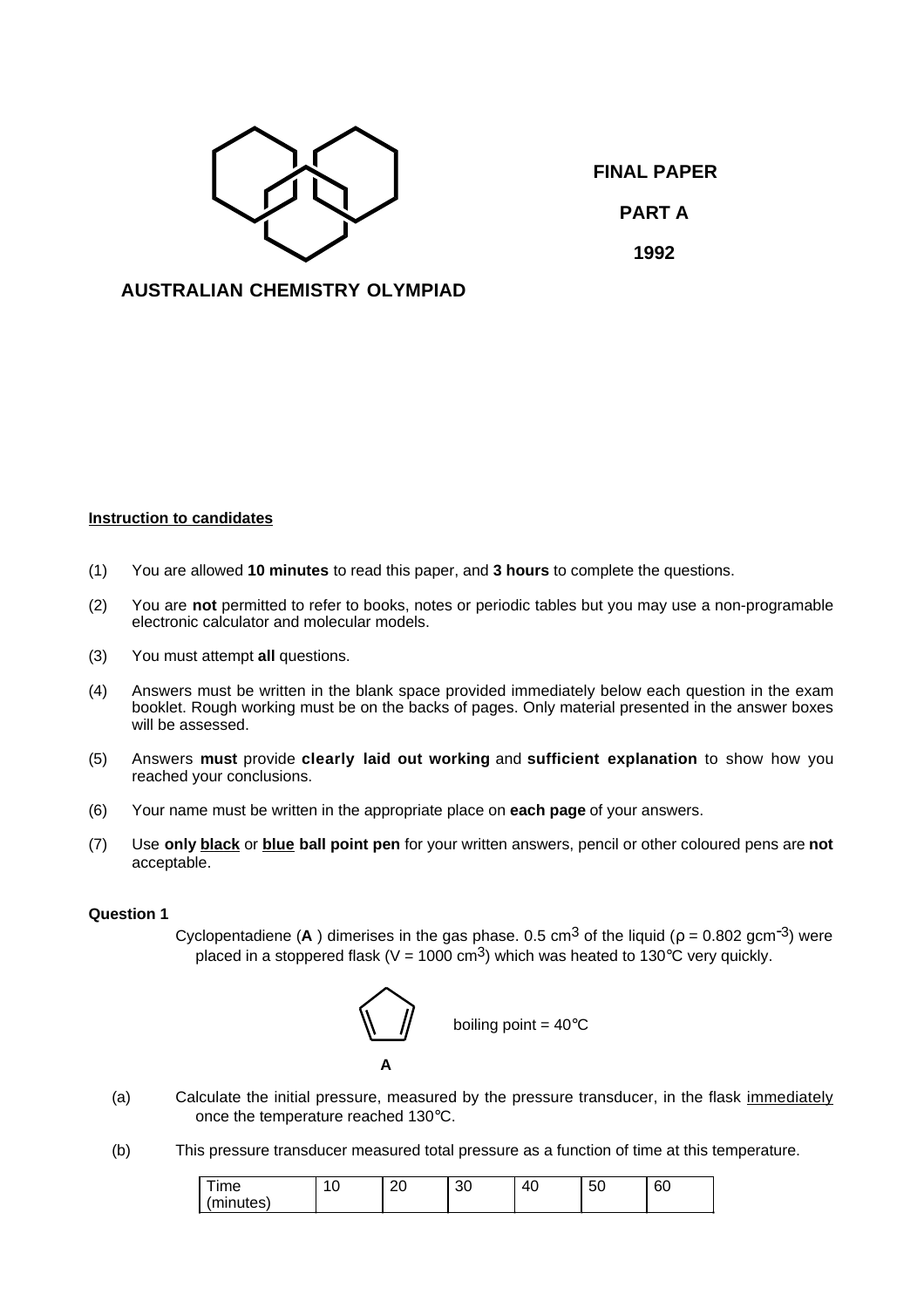| Total pressure   18.07 |  | 116.62 115.63 114.87 114.33 113.88 |  |  |
|------------------------|--|------------------------------------|--|--|
| (kPa)                  |  |                                    |  |  |

Determine the order of the reaction and the rate constant.

### **Question 2**

Consider the following galvanic cell:

Pt|PuO<sub>2</sub><sup>2+</sup> (0.01M), Pu<sup>4+</sup> (0.001M), H<sup>+</sup>(0.1M) || Cu<sup>2+</sup> (0.001M)|Cu

 $PuO<sub>2</sub><sup>2+</sup> + 4H<sup>+</sup> + 2e = Pu<sup>4+</sup> + 2H<sub>2</sub>O$   $E<sup>°</sup> = +1.067V$  $Cu^{2+} + 2e = Cu$  E° = +0.337V

- a) Calculate  $\Delta G^0$  for the overall cell reaction.
- b) Calculate the equilibrium constant for the overall cell reaction.
- c) Calculate the potential of the above cell.
- d) Which electrode is the negative electrode?
- e) A bar of pure copper metal weighing 127g was placed into 1L of 0.0500M PuO2(ClO4)2 solution. The pH of this solution was maintained constant at exactly 3.00. What was the concentration of  $PuO<sub>2</sub><sup>2+</sup>$  at equilibrium?

## **Question 3**

Given the information that

| and | $12(aq) + 2e = 2l^{-}$ | $E^{\circ} = +0.6197V$ |  |  |
|-----|------------------------|------------------------|--|--|
|     | $12(s) + 2e = 21^{-1}$ | $E^{\circ} = +0.5345V$ |  |  |

where the symbol (aq) indicates unit activity of iodine in the aqueous phase and (s) denotes pure solid iodine at unit activity, calculate the solubility (moles/litre) of solid iodine in water.

#### **Question 4**

Consider the titration of 25.00mL of 0.1000M iron(II) with 0.1000M cerium(IV) in a 1M H<sub>2</sub>SO<sub>4</sub> medium.

In this medium, the following standard reduction potentials apply:

 $Fe^{3+} + e = Fe^{2+}$   $E^{\circ} = +0.77$  V  $Ce^{4+} + e = Ce^{3+}$   $E^{\circ} = +1.44$  V

- An inert platinum wire electrode which is immersed in the titration solution will develop a potential which is governed by the iron(II)-iron(III) concentration ratio (or identically, by the cerium(III)-cerium(IV) concentration ratio). This Pt electrode is called the "indicating" electrode.
- The potential of the single Pt electrode cannot of course be measured alone, so a second, "reference" electrode is also immersed in the solution and the cell potential  $E_{cell} = EPI - E_{ref}$ is actually measured by a voltmeter. The reference electrode is designed to have a constant potential and does not take part in the titration chemical reaction. In this titration we will use a "saturated calomel electrode" (SCE) as a reference electrode. The SCE has a potential of +0.2415V when measured relative to a standard hydrogen electrode.
- (a) Calculate the equilibrium constant for this reaction.
- (b) Calculate the cell potential versus titre of Ce(IV), by completing the table on the following page. You must clearly show your calculation method, and you may want to insert some extra columns to tabulate any intermediate calculations.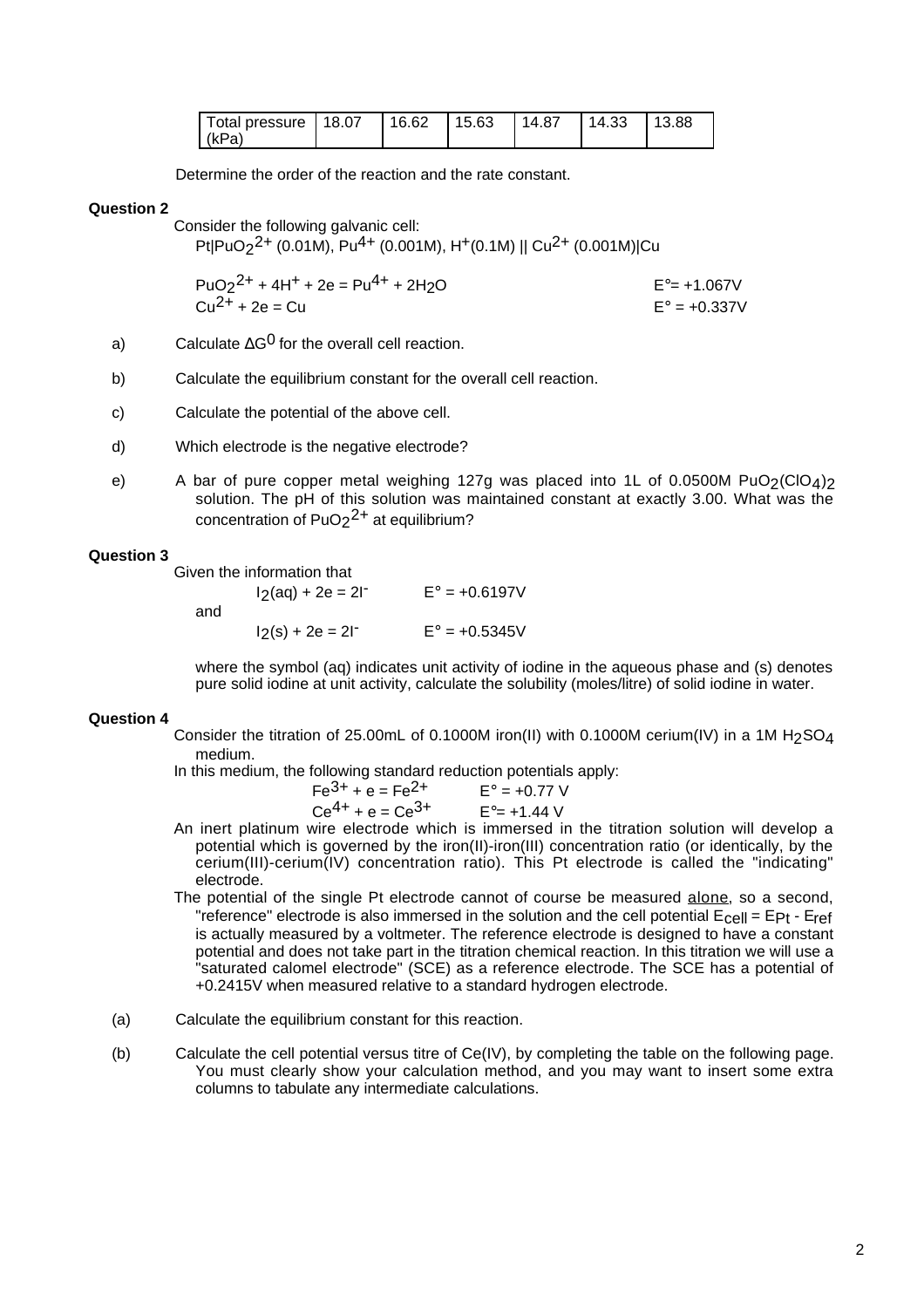|                         | Volume of Ce(IV) /mL | $E_{cell}/V$ |
|-------------------------|----------------------|--------------|
| $\mathbf{1}$            | ${\bf 0}$            |              |
| $\overline{c}$          | 1.00                 |              |
| $\mathfrak{S}$          | 2.00                 |              |
| $\overline{\mathbf{4}}$ | 5.00                 |              |
| 5                       | 10.00                |              |
| $\,6$                   | 15.00                |              |
| $\boldsymbol{7}$        | 20.00                |              |
| $\bf 8$                 | 24.00                |              |
| $\boldsymbol{9}$        | 24.50                |              |
| $10\,$                  | 24.90                |              |
| 11                      | 24.99                |              |
| 12                      | 25.00                |              |
| $13$                    | 26.00                |              |
| $14$                    | 30.00                |              |
| 15                      | 40.00                |              |
| $16\,$                  | 50.00                |              |
|                         |                      |              |

(c) The barium salt of diphenylamine sulphonate is an indicator molecule which has a colorless reduced form and a red-violet oxidised form. The potential at which equal amounts of these forms exist in 1M H<sub>2</sub>SO<sub>4</sub> is 0.84V (relative to the SHE). Is this indicator appropriate for a visual determination of the equivalence point of the above titration? Explain your answer.

## **Question 5**

- For each of the following species draw the Lewis structure and predict the electron pair geometry and molecular structure.
	- $(i)$  ICI $_2^+$ (ii)  $HNO<sub>3</sub>$  (iii)  $SOF<sub>4</sub>$
	- What is the hybridisation of the central atom in each of the species? Which of these species would be expected to have a dipole moment?
- (b) Explain by use of the VESPR model why the bond angle in NH<sub>3</sub> is 107° and in NF<sub>3</sub> is 102.5° while the bond angle in PH<sub>3</sub> is 93.6 $^{\circ}$  and in PF<sub>3</sub> is 96.3 $^{\circ}$ .

## **Question 6**

- (a) Sketch and name all the possible linkage and stereoisomers of the following coordination compounds.
	-
- (i)  $[Pt(NH<sub>3</sub>)<sub>2</sub>(SCN)<sub>2</sub>]$  (ii)  $[Co(en)(H<sub>2</sub>NCH<sub>2</sub>CO<sub>2</sub>)<sub>2</sub>]Cl$
- (b) How many unpaired electrons do each of the following complex ions have in their ground state configuration? Your answer should include a clearly labelled d-orbital splitting diagram for each species.
	- (i)  $[Cr(CN)_6)^3$  (ii)  $[Cr(NH_3)_6]^2$  (iii)  $[Cr(CN)_6]^4$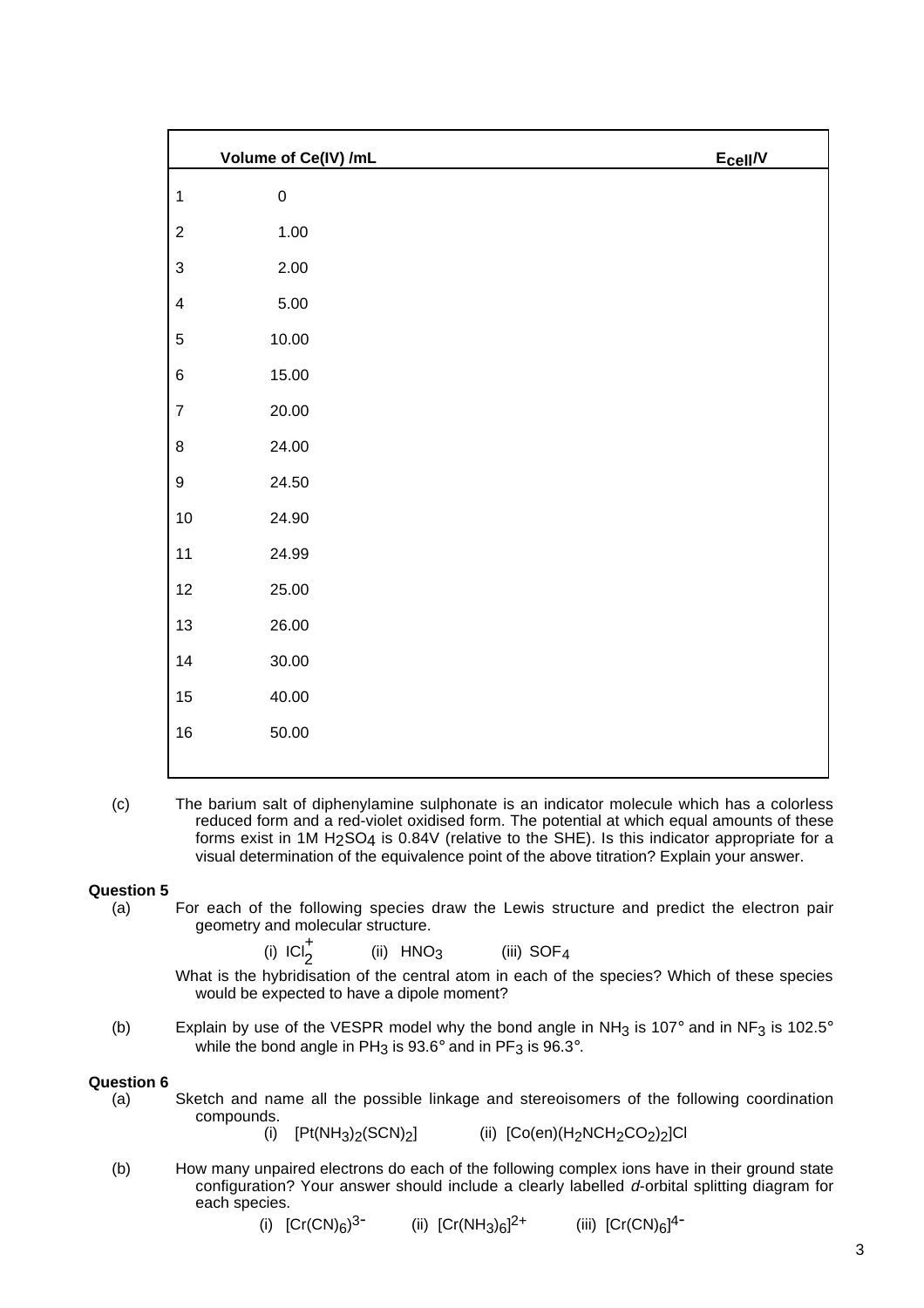# **Question 7**

The following transformations have been used in steroid chemistry.



- (i) Suggest suitable reagents **a**, **b**, **c** to bring about the transformations. ((Note: More than one reagent may be requires for a single step).
- (ii) What would be the relative stereochemistry of the three  $sp^3$  centres ( $\bullet$ ) in compound (3).
- (b) 1,3,5-Trimethylbenzene undergoes electrophilic aromatric substitution with iodine monochloride (ICl).
	- (i) Predict the product of monosubstitution and give your reasoning.
	- (ii) Write a clear reaction mechanism to account for the formation of this product.
	- (iii) Would you expect a similar reaction to take place between 1,3,5-trinitrobenzene and ICl? Justify your answer.
- (c) Account for the difference in the reactivity between the two chlorhydrins (1) and (2) shown below.